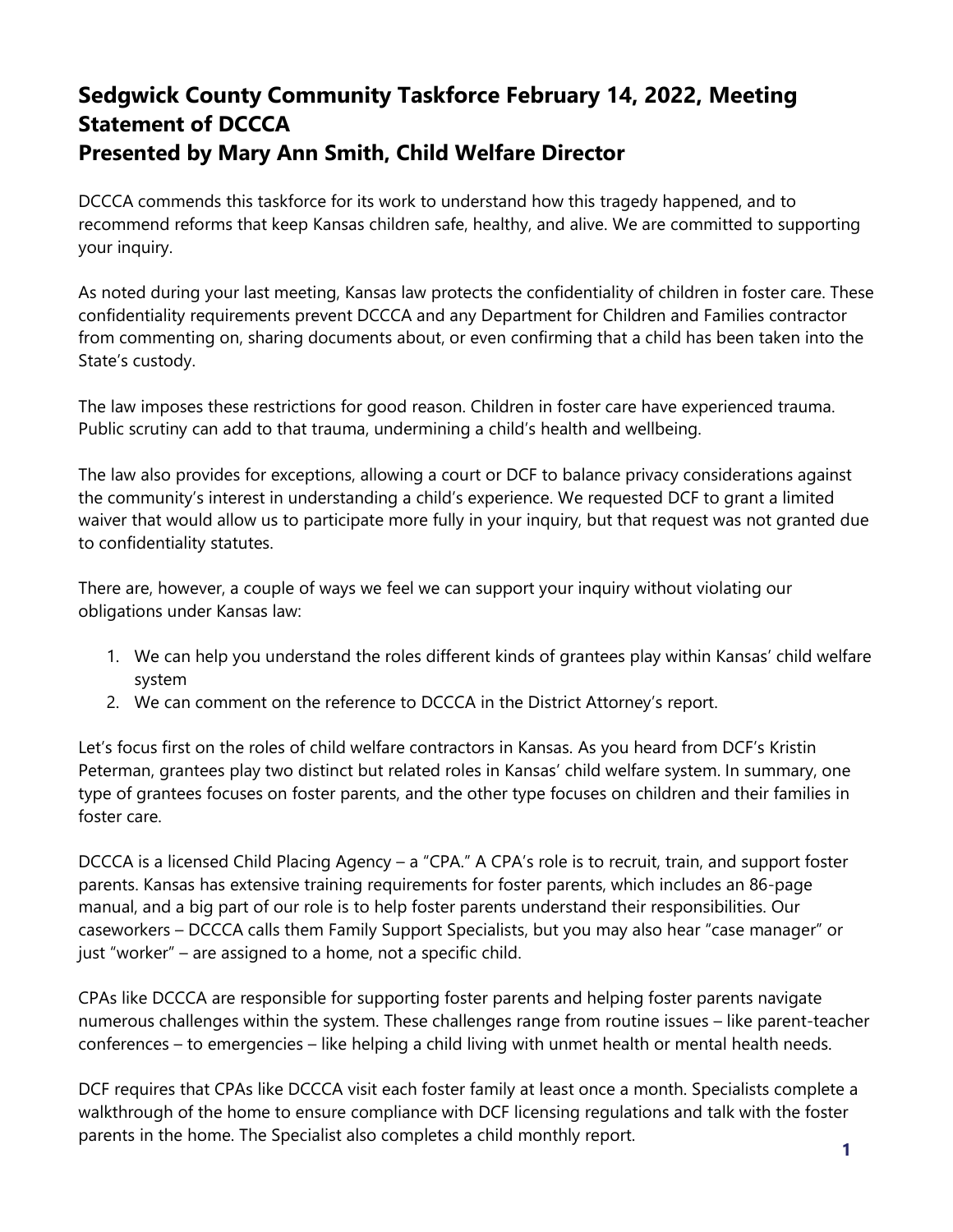This report helps to monitor a child's progress and identify needs of children in the home. CPAs like DCCCA email these reports to the Case Management Provider – or "CMP" – serving each child in the home. Monthly reports are one important way grantees coordinate.

That brings us to the other kind of contractor: CMPs. Where CPAs like DCCCA work with foster parents, CMPs' work focuses on children in foster care & permanency. CMPs are the first agency a child interacts with after being removed from their birth home, and CMPs are responsible for working with the birth family and ensuring the needs of each individual child are met in foster care. This includes but isn't limited to education, relationship with the birth family and friends, physical and mental health, and other needs. They are also required to meet with each child once a month.

Turning to the DA's report, we feel it is important to mention to the Task Force that the DA's office did not contact DCCCA in preparation for its report. DCCCA staff were not interviewed, and our records were not requested.

In an effort to support your efforts, we have also prepared a background packet that has been shared with the taskforce facilitators for distribution. The packet includes:

- 1. CPA and Family Preservation Rack Card that provide a brief overview of the service
- 2. A map of DCF's foster care regions and a map of family preservation regions.
- 3. A map illustrating the foster homes in Kansas by county
- 4. A document recommending steps prospective foster parents take to prepare for a foster home survey – a key step toward licensure
- 5. An overview of the foster parent licensing process
- 6. Responsibilities when a child is missing from placement. This DCF policy was asked for during an earlier meeting.

Again, thank you for your work to reform policies to ensure children are safe, healthy and alive.

## **Questions received during February 14, 2022 Meeting**

**What is MAPP?** MAPP - the Model Approach to Partnerships in Parenting - is an internationally-used training approach that ensures kinship and foster parents experience an effective, integrated learning experience linking not only trauma-informed training content, but professional assessment, skills-based learning and peer support.<https://www.childally.org/mapp>

What is Deciding Together (DT)? - Deciding Together provides a one-to-one professional and family meeting series, covering important MAPP concepts with agency sponsors in a more flexible schedule setting over 7 weeks. DT is a MAPP training.

**What on-going training access does foster parents have?** Each Child Placing Agency can offer agency specific and on-going trainings. DCCCA regularly offers de-escalation training by the Crisis Prevention Institute called Non-violent Intervention. Additionally, Children's Alliance of Kansas, offers statewide ongoing trainings for foster, bio and kin parents. [www.childally.org](http://www.childally.org/) Examples of this week on-going training options below: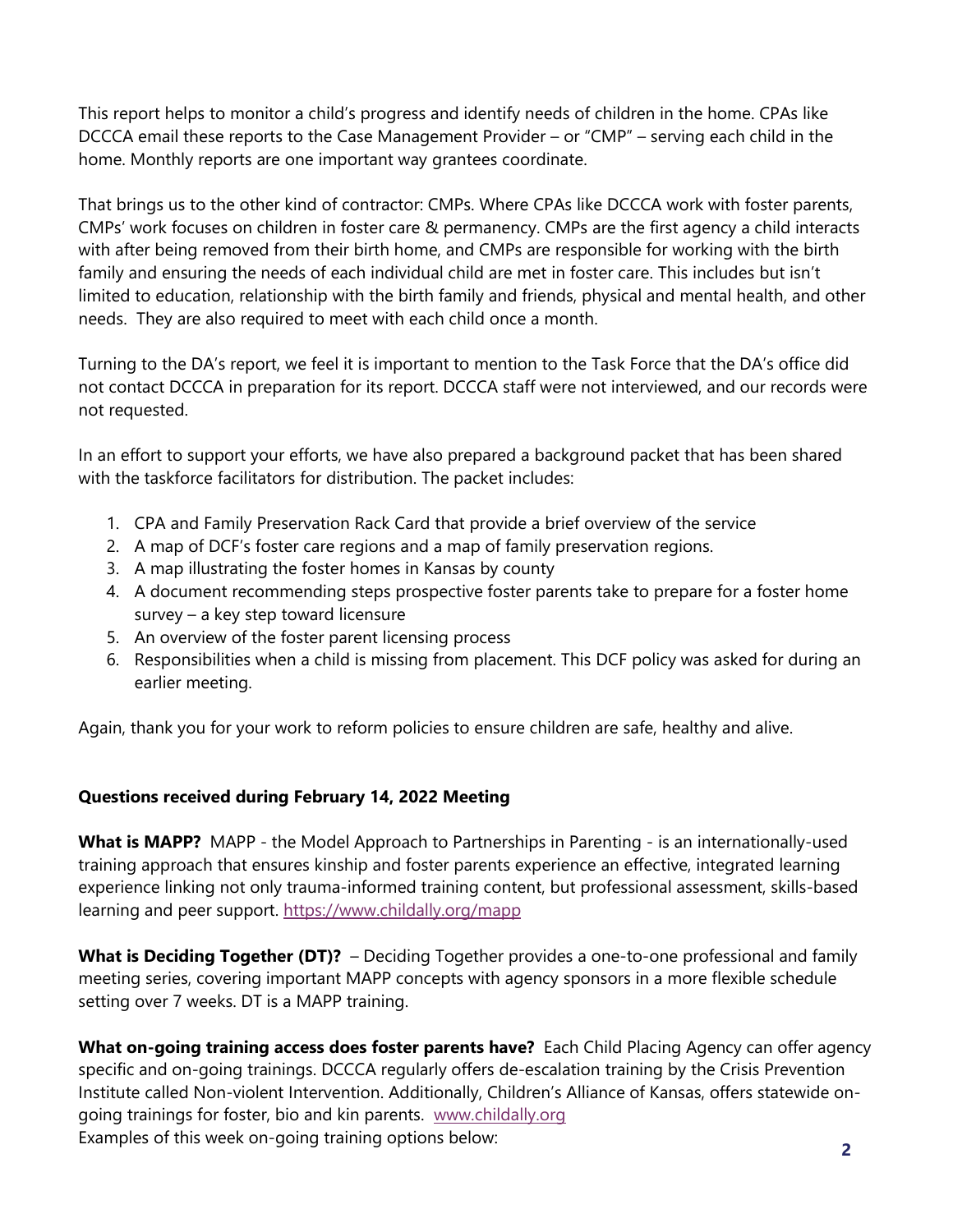**Available** # Registered **Past Sessions Date Time Instructor Learning Path** Course **Module Session Actions** 02/15/2022 06:00:00 PM -Multiple Parenting: What I Wish Someone Parenting: What I Wish Someone • Parenting: What I Register 02/15/2022 08:00:00 PM Would Have Told Me [2/15/22] Would Have Told Me [2/15/22] Wish So... Instructors (Central Standard Time) 02/15/2022 07:00:00 PM -LGBTQ Youth in Care [2/15/22] LGBTQ Youth In Care [2/15/22] • LGBTQ Youth In Multiple Register 02/15/2022 08:30:00 PM Care [2/15... Instructors (Central Standard Time) 02/16/2022 05:00:00 PM -Substance Abuse in Adults Substance Abuse and Adolescents Multiple Substance Abuse Register 02/16/2022 06:30:00 PM Instructors  $[2/16/22]$  $[2/16/22]$ and Adole... (Central Standard Time)  $\bullet$  TIPS-MAPP 02/16/2022 06:00:00 PM -Multiple TIPS-MAPP 2/16/22-4/20/22 TIPS-MAPP 2/16/22-4/20/22 **Registration Closed** 04/20/2022 09:00:00 PM Instructors [Curley/Glanville-Newberry] 2/16/22-4/20/22... (Central Standard Time) 02/17/2022 11:00:00 AM -Multiple **Parenting Children with Special** Parenting Children with Special Needs · Parenting Register 02/17/2022 12:00:00 PM Instructors Needs [2/17/22]  $[2/17/22]$ Children with S... (Central Standard Time)

**What are DCCCA caseloads?** DCCCA CPA Family Support Specialist caseloads range from 11 to 19 active families with an average of 14 active families per worker.

First Prev 1 2 3 4 5 Next Last

**What are DCCCA wages for staff?** DCCCA CPA family support specialist positions start at 16.45 an hour. Licensed Family Support specialist positions start at 18.42 an hour.

**What is DCCCA's crisis response process?** All DCCCA CPA staff are on call 24-7 for their assigned homes. DCCCA foster parents are provided cell phone numbers of all DCCCA CPA staff including their worker, worker's supervisor, and all administration staff. All numbers are provided to ensure that foster families always have immediate access to support from someone that is already familiar with their home. It is important to note that not all CPA's have the same types of crisis response and we are just speaking to DCCCA's practices.

**How do you track outcomes of crisis support?** DCF requirements include regulations regarding the completion of incident reports. DCCCA and foster parents' complete incident reports for many different types of occurrences. Incident reports could include a child misbehaving at school, testing positive for COVID-19, missing from placement, or an emergency room visit. DCCCA tracks incident types, numbers of incidents, and other data points in efforts to enhance any processes around supporting children and families.

We have included an example below of this past quarter data. Again, these incidents include a significant range of potential safety concerns from a child being scratched on the face at childcare, missing a dose of medication, to events such as hospitalization of a youth.

Filter<sup>1</sup>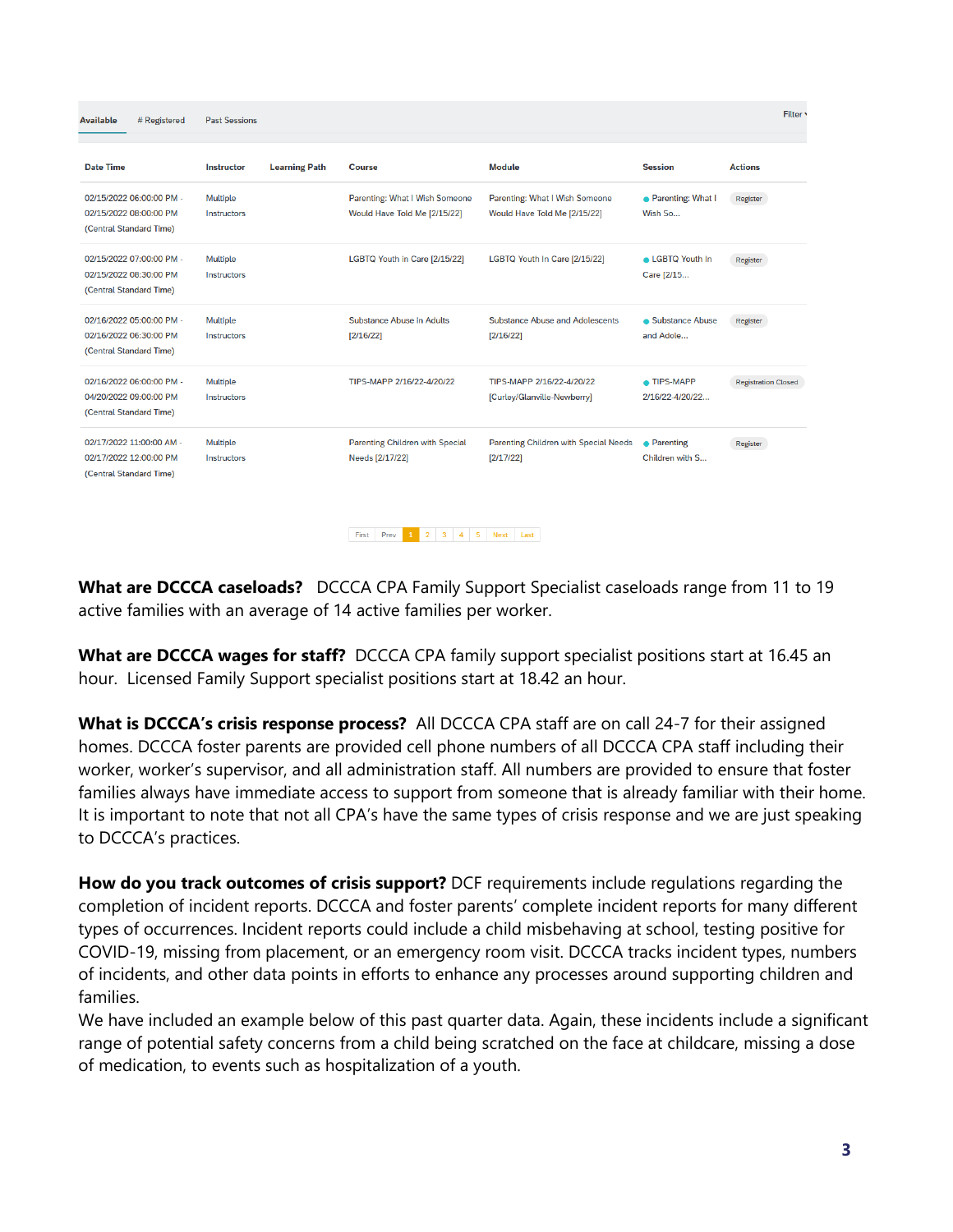| <b>Type of Incident</b>  | October  | <b>November</b> | <b>December</b> | <b>Total</b> |
|--------------------------|----------|-----------------|-----------------|--------------|
|                          |          |                 |                 |              |
| <b>Critical Incident</b> | $\bf{0}$ | $\mathbf 0$     | $\mathbf{1}$    | $\mathbf{1}$ |
| Significant Incident     | 47       | 44              | 28              | 119          |
|                          |          |                 |                 |              |
| <b>Unusual Incident</b>  | 67       | 99              | 65              | 231          |
| Other                    | 11       | 5               | $\overline{2}$  | 18           |
|                          |          |                 |                 |              |
| <b>Total</b>             | 125      | 148             | 96              | 369          |

#### Child-Related Incident types by Month (Q2)

\*Other represent child related incidents not categorized under any incident type.

DCCCA seeks feedback from foster parents consistently and sends annual surveys. This past year's survey results indicated a 98.3% satisfaction with their foster family support specialist response to after hour emergencies.

Please see survey response below:





| <b>ANSWER CHOICES</b> | <b>RESPONSES</b> |               |
|-----------------------|------------------|---------------|
| Yes                   | 98.83%           | 169           |
| <b>No</b>             | 1.17%            | $\mathcal{D}$ |
| <b>TOTAL</b>          |                  | 171           |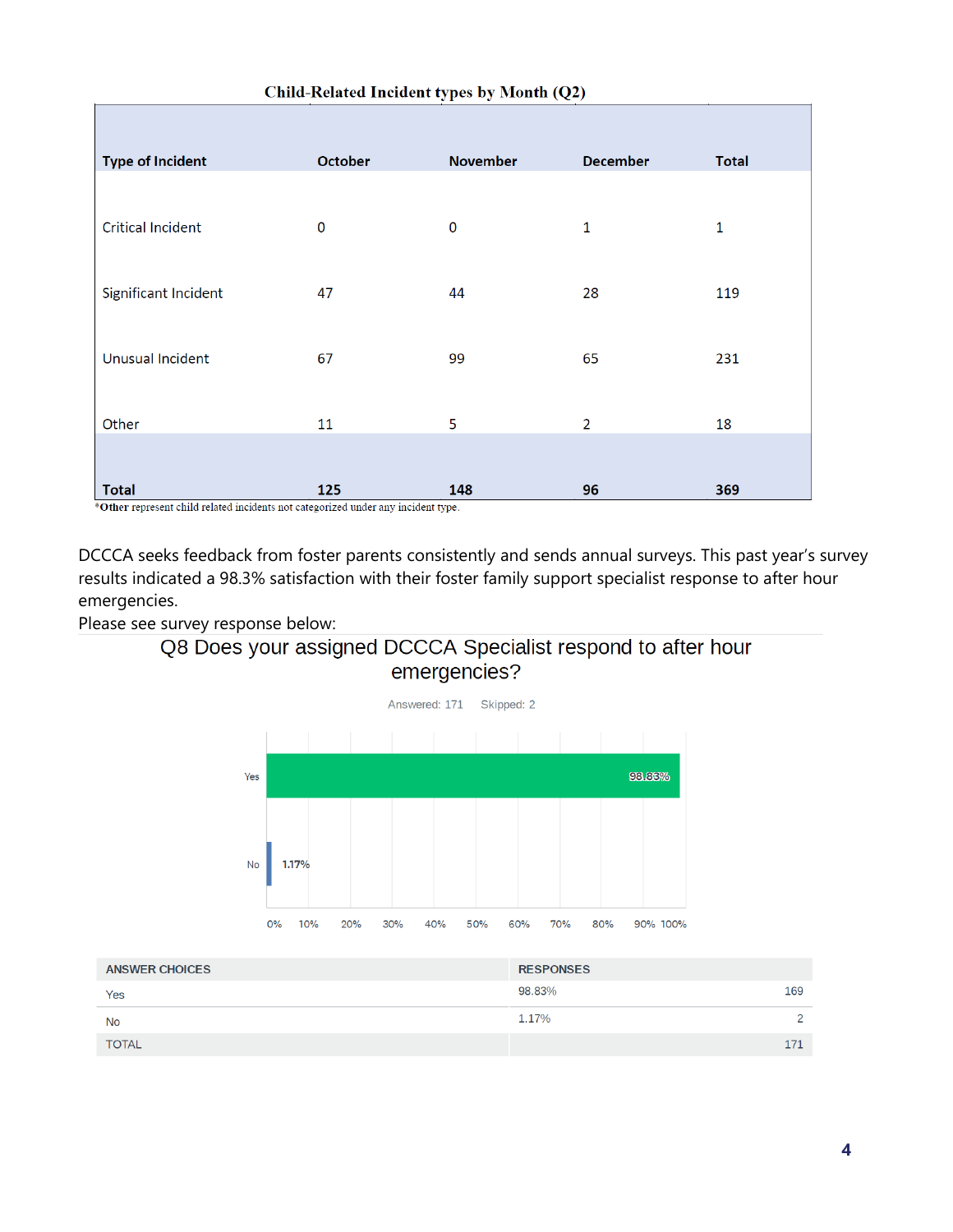**What changes do you think are needed?** It is not unusual for children in foster care to have mental health needs. By definition, children in foster care have experienced trauma, and healing takes time, quality care, and real support. The three biggest changes DCCCA recommends to improve outcomes for children with mental health needs are:

- 1. Increase mental health resources for children in foster care and improve the system through which that care is delivered, specifically in-home services. No child should have to wait weeks or months for care. DCCCA has advocated for years to make these changes.
- 2. Invest in specialized training for foster parents who will provide care for children and teens with significant emotional, behavioral, or social issues or medical needs. Therapeutic Foster Care is one example to implement.
- 3. More focus on child welfare workers and family support workers. The men and women who work at DCCCA and other child welfare agencies, and those who work at DCF do incredibly difficult jobs. The fact that the work is incredibly demanding and that they are rarely recognized for their contributions contributes to a high burnout rate and a high turnover rate that undermines outcomes for children.

### **What is the need for increasing the number of staff (case workers, social worker) to care for foster care families and children in need of mental health services?**

- a. See above: This work is difficult, high intensity and often 24/7 requirements. There must be an increased focus on providing the supports to child welfare staff that are needed.
- b. **Are there budget implications?** Yes.

**How often are Child Placing Agency workers required to do a home visit?** Child Placing Agency regulations require visits at minimum once a month. Additional visits are scheduled as needed.

## **Is there a link to the DCCCA Trauma Informed Training that can be shared with the Task Force?**

Kansas preservice training can include MAPP, DT, or NTDC. DCCCA provides Deciding Together (DT) training to foster parents. As shared above DT, provides a one-to-one professional and family meeting series, covering important MAPP concepts with agency sponsors in a more flexible schedule setting over 7 weeks. DT is a MAPP training. DT can have up to 3 families at a time.<https://www.childally.org/mapp>

DCCCA also provides on-going trainings such as Together Facing the Challenge (TFTC). [https://sites.duke.edu/tftc/.](https://sites.duke.edu/tftc/) The training and consultation approach used by *TFTC is* to improve the skills of foster parents and agency staff. The model focuses specifically on the in-home intervention elements (and creating adequate skill levels to implement these strategies effectively) and on the important role of supervision and coaching in helping foster parents work effectively.

Additionally, DCCCA provides Trust Based Relational Intervention (TBRI) training. TBRI® is an attachmentbased, trauma-informed intervention that is designed to meet the complex needs of vulnerable children. TBRI® uses Empowering Principles to address physical needs, Connecting Principles for attachment needs, and Correcting Principles to disarm fear-based behaviors. While the intervention is based on years of attachment, sensory processing, and neuroscience research, the heartbeat of TBRI® is connection.

**What is the process for discharging a child when they are experiencing a mental health crisis?** Child Placing agencies do not discharge children. Case Management Provider's can discharge a child from a